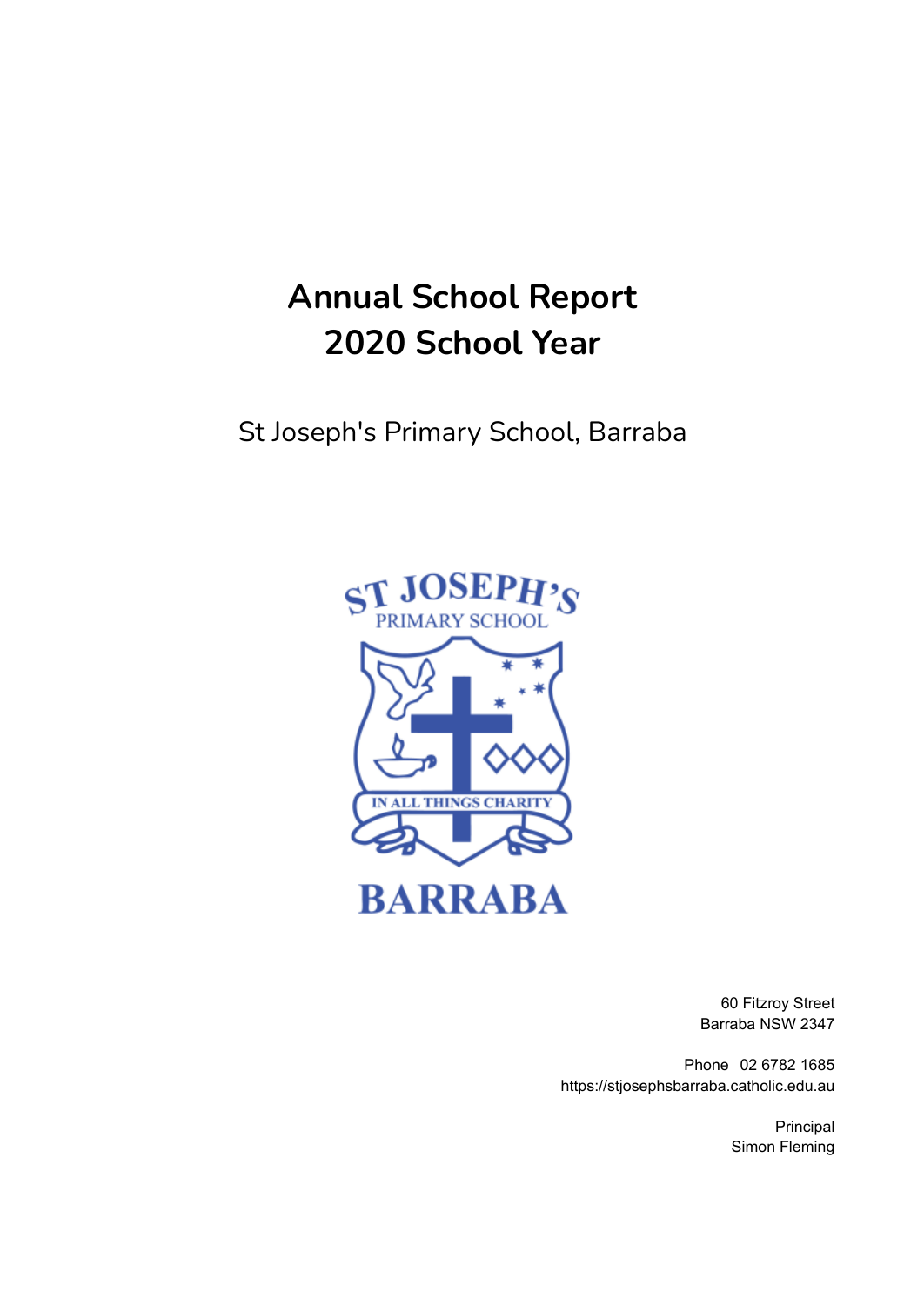## **About this report**

St Joseph's Primary School is registered by the NSW Education Standards Authority (NESA) and managed by the Diocese of Armidale Catholic Schools Office (CSO), as the 'approved authority' for the Registration System formed under Section 39 of the NSW Education Act 1990.

The Annual Report provides the school community with fair, reliable and objective information about school performance measures and policies, as determined by the Minister for Education.

The report also outlines to the school community information about initiatives and developments of major interest and importance and the achievements arising from the implementation of the school Annual Improvement Plan.

The report demonstrates accountability to the Federal and State Government regulatory bodies, the parish and school community and the CSO. This report, approved by the CSO, monitors school processes to ensure compliance with all NESA requirements for Registration.

This report complements and is supplementary to school newsletters and other regular communications. It is available on both school and CSO websites by 30 June 2021 following its submission to NESA.

The contents of this report may be tabled for discussion at various parent forums, including the School Advisory Council meetings and all information is public.

Further information about the school or this report may be obtained by contacting the school on 02 6782 1685 or by visiting the school's website https://stjosephsbarraba.catholic.edu.au.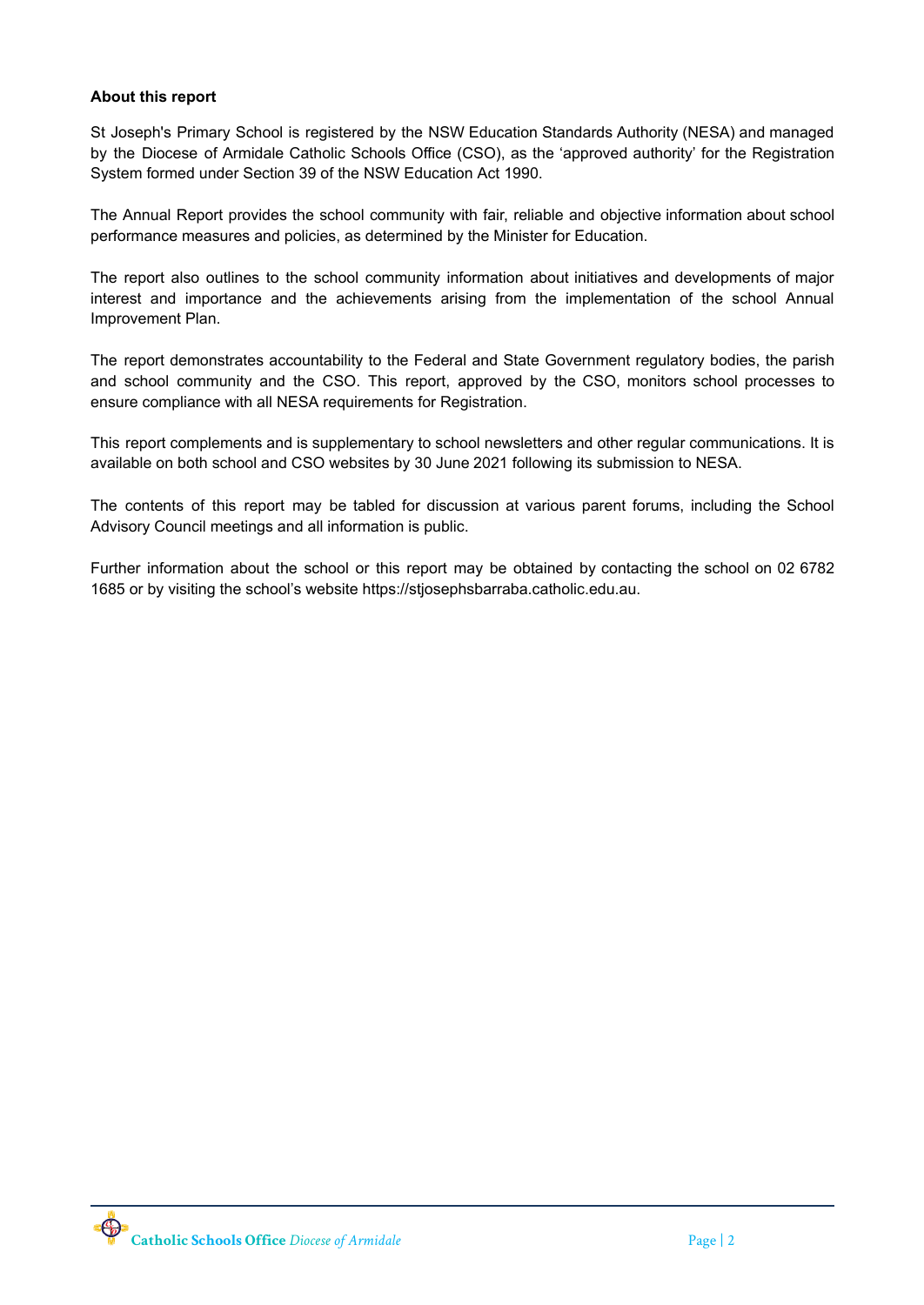#### **1.0 Messages**

## **1.1 Principal's Message**

There were many people who assisted in the development of the school as a Catholic learning community. In particular, special thanks are extended to the parent body and the school staff for all their generous efforts. St Joseph's Primary School is indeed blessed to have such dedicated and enthusiastic people supporting the school.

This year certainly brought some challenges, however, it was also a year of many successes.

Students displayed resilience and positivity during many changes to the normal school routine due to the COVID-19 Pandemic.

Staff remained flexible, hardworking and compassionate towards each other and the students. Classroom teachers went above and beyond to provide home learning opportunities for all students. Parents took 'being their child's first teacher' to the next level during home learning.

While many sporting and cultural opportunities were cancelled due to the pandemic, some children were able to attend the diocesan swimming carnival where the school's relay team was selected to swim at Polding in Sydney. Students enjoyed the new experience of home based learning.

St Joseph's Barraba is extremely fortunate to have a strong school community providing support the students.

Simon Fleming Principal

#### **1.2 A Parent Message**

As the chair of the St Joseph's School Advisory Council, I would like to thank and congratulate the school community for their efforts this year.

As a result of the pandemic, it was difficult to hold usual meetings and organise fundraising activities. We did, however, find the use of Zoom to be an effective way to reach the parent community whilst unable to hold meetings in person.

The school supported the students and parents extremely well during home learning. They provided Chromebooks, stationery and a mix of hardcopy and online learning activities.

It was great to see that the Chromebooks were so helpful to families during these uncertain times, as they were purchased using funds raised by the parent body over previous years.

The SAC would like to thank the staff at St Josephs Primary School Barraba for the high level of teaching provided to the students, the personal care, professionalism, leadership skills, expertise and friendship. We all feel so proud to be involved with such a wonderful school.

Lisa Hannaford Chairperson School Advisory Council

## **2.0 This Catholic School**

## **2.1 The School Community**

St Joseph's Primary School is located in Barraba and is part of the St John's Parish which serves the communities of Barraba, from which the school families are drawn.

Last year the school celebrated 110 years of Catholic education.

The parish priest, Fr John Curran, is involved in the life of the school.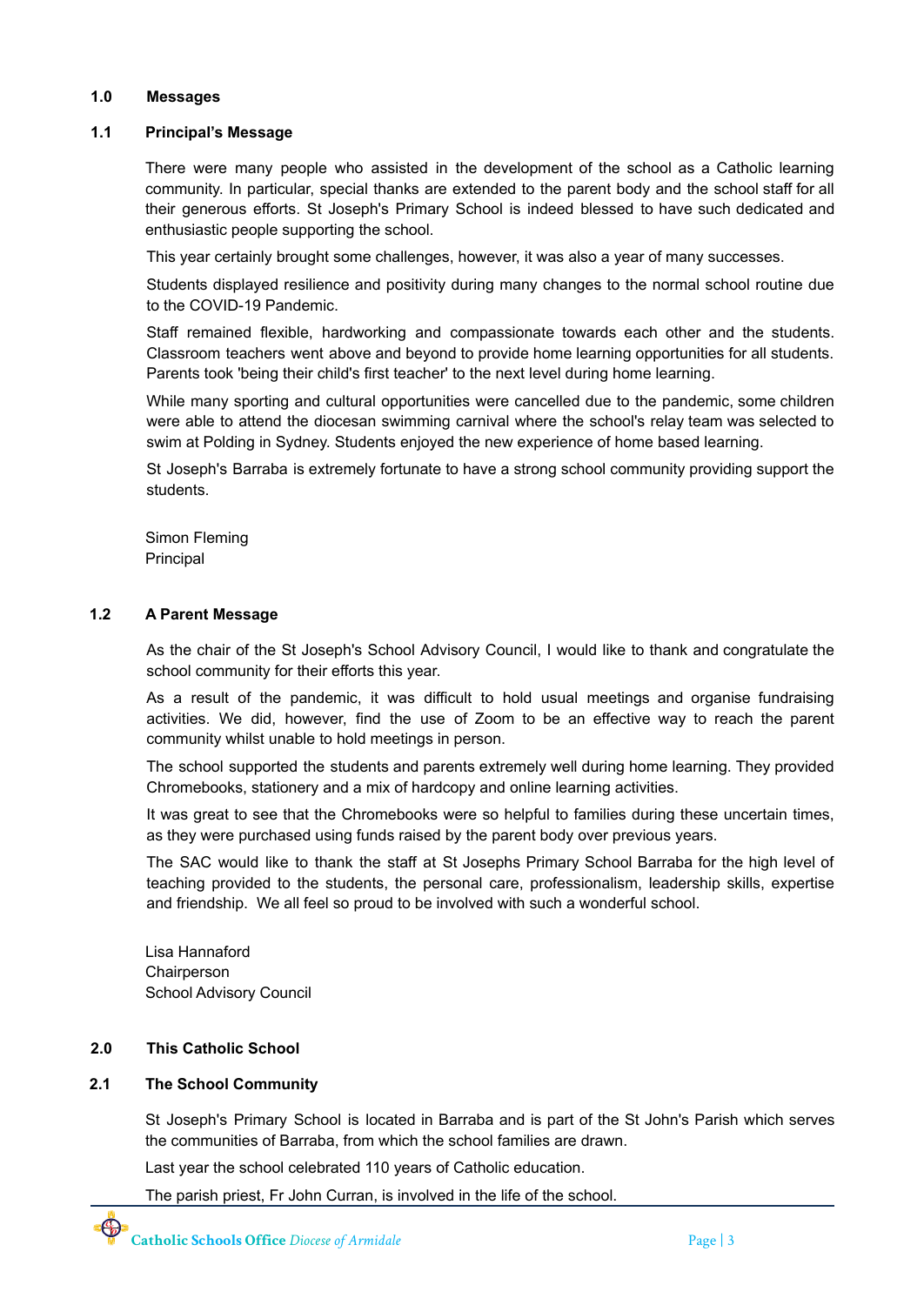## **2.2 Catholic Life and Religious Education**

St Joseph's Primary School follows the Armidale Diocesan Religious Education Curriculum and uses the student text To Know, Worship and Love, as authorised by the Bishop of Armidale, Michael Kennedy.

The Religious Education Coordinator, Principal and class teachers liaise with the parish priest, Father John Curran, when preparing the children for sacramental programs and for whole school masses and liturgies. Parents of students in sacramental classes attend a parent information meeting with the parish priest, class teacher, REC and Principal at the commencement of each instruction period. At these meetings parents are informed about the sacrament, the sacramental program and procedures for the celebration. Due to the pandemic restrictions, this year's class masses and sacraments were held differently, in order to put the health and safety of everyone first.

Students in Year 6 in Catholic schools in the Diocese of Armidale undertake the Diocesan Religious Education (RE) Test annually. The test consists of fifty multiple-choice questions.

Results of the test are analysed by teachers and are used to inform teaching and learning in Religious Education.

| Our School's average result (as a mark out of 30) |  |  |
|---------------------------------------------------|--|--|
| Year 6                                            |  |  |

# **2.3 School Enrolment**

St Joseph's Primary School caters for children from Years K to 6. The following table indicates the student enrolment characteristics:

|               | Year K | Year 1 | Year 2 | Year 3 | Year 4         | Year 5 | Year 6 | <b>TOTAL</b><br>2020 | <b>TOTAL</b><br>2019 |
|---------------|--------|--------|--------|--------|----------------|--------|--------|----------------------|----------------------|
| <b>Male</b>   | 2      | 3      | 2      | 5      | $\overline{2}$ | 6      |        | 21                   | 30                   |
| Femal<br>e    | 4      | 2      | 2      | 3      |                | 9      | 5      | 26                   | 31                   |
| <b>Totals</b> | 6      | 5      | 4      | 8      | 3              | 15     | 6      | 47                   | 61                   |

## **2.4 Student Attendance**

In order for students to reach their full potential, it is important that they attend school regularly. Whilst it is the parents' legal duty to ensure their children attend school regularly, school staff as part of their duty of care, monitor attendance each day. The class roll is marked every day and rolls are checked each week by the Principal or their delegate. The school uses the attendance coding system adopted in all NSW schools. Unexplained absences are followed up promptly by staff. Parents are requested to provide a satisfactory explanation for an absence by means such as a written note, telephone call, sms message or email to the school preferably on the first day of absence, and certainly within seven days. The Principal is made aware of sustained student absences or absences reflecting a pattern. In these situations, the Principal or delegated staff member contacts the parent/guardian. Parents are encouraged to arrange medical and other necessary appointments outside school hours. Prolonged periods of absence occur from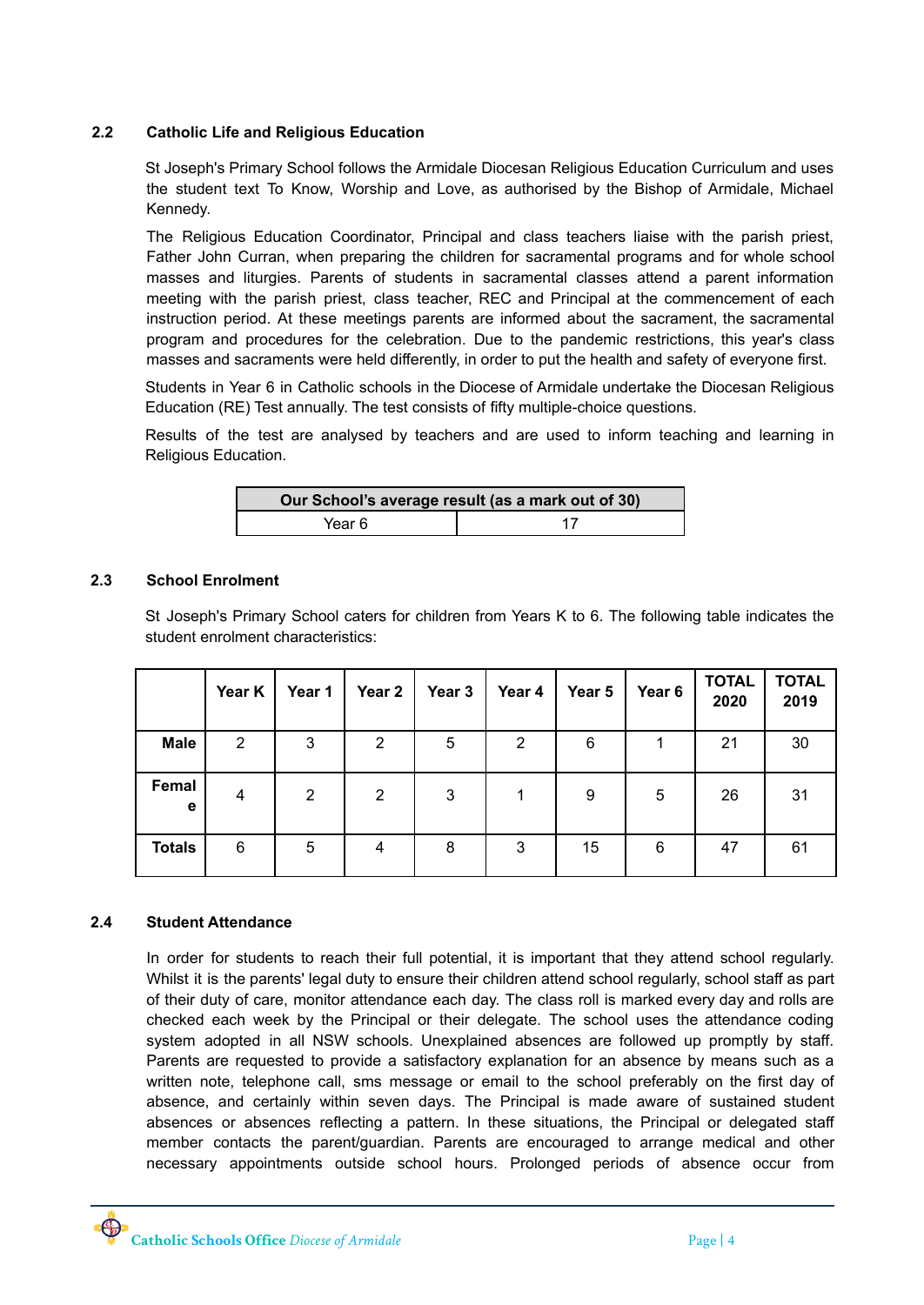time-to-time for various reasons. In these cases, students and their parents meet with the Principal to discuss the leave request.

The average student attendance rate for the school during 2020 is shown in the following table.

|                                                                | Year K | Year 1 | Year <sub>2</sub> | Year 3 | Year 4 | Year 5 | Year 6 | All<br><b>Years</b> |
|----------------------------------------------------------------|--------|--------|-------------------|--------|--------|--------|--------|---------------------|
| Average<br><b>Student</b><br><b>Attendance</b><br><b>Rates</b> | 90.0%  | 87.0%  | 92.0%             | 90.0%  | 89.0%  | 87.0%  | 89.0%  | 89.1%               |

# **Managing Student non-attendance**

Regular attendance at school is essential if students are to maximise their potential. The school, in partnership with parents, is responsible for promoting the regular attendance of students. While parents are legally responsible for the regular attendance of their children, school staff, as part of their duty of care, monitor part or whole day absences.

School staff, under the Principal's leadership, support the regular attendance of students by:

- providing a caring teaching and learning environment which fosters students' sense of wellbeing and belonging to the school community;
- monitoring engagement of individual students in their learning and identifying strategies to enhance engagement;
- maintaining accurate records of student attendance;
- recognising and rewarding excellent and improved student attendance;
- implementing programs and practices to address attendance issues when they arise.

The Principal is responsible for supporting the regular attendance of students by ensuring that:

- parents and students are regularly informed of attendance requirements and the consequences of unsatisfactory attendance;
- all cases of unsatisfactory attendance and part or full day absences from school are investigated promptly and that appropriate intervention strategies are implemented;
- intervention strategies for students with unsatisfactory attendance may include academic case management, social case management, referral to counselling and parent/carer involvement;
- the Director of Catholic Schools or designated Catholic Schools Office Armidale officer is provided with regular information about students for whom chronic non-attendance is an issue and for whom previous strategies have failed to restore regular attendance.

When the Catholic Schools Office Armidale is notified of a student for whom chronic non attendance is an issue and previous strategies have failed, the Principal and the School Consultant will convene a meeting with the family, the student, and other agencies if required, to develop a Return to School Plan.

# **2.5 Staff Profile and Teacher Standards**

| <b>Teacher Qualifications / Staff Profile</b>                                         | <b>Number of Teachers</b> |
|---------------------------------------------------------------------------------------|---------------------------|
| Those teachers at the NESA Teacher Accreditation<br>Provisional or Conditional level. |                           |
| Those teachers at the NESA Teacher Accreditation<br>Proficient level.                 | ۰.                        |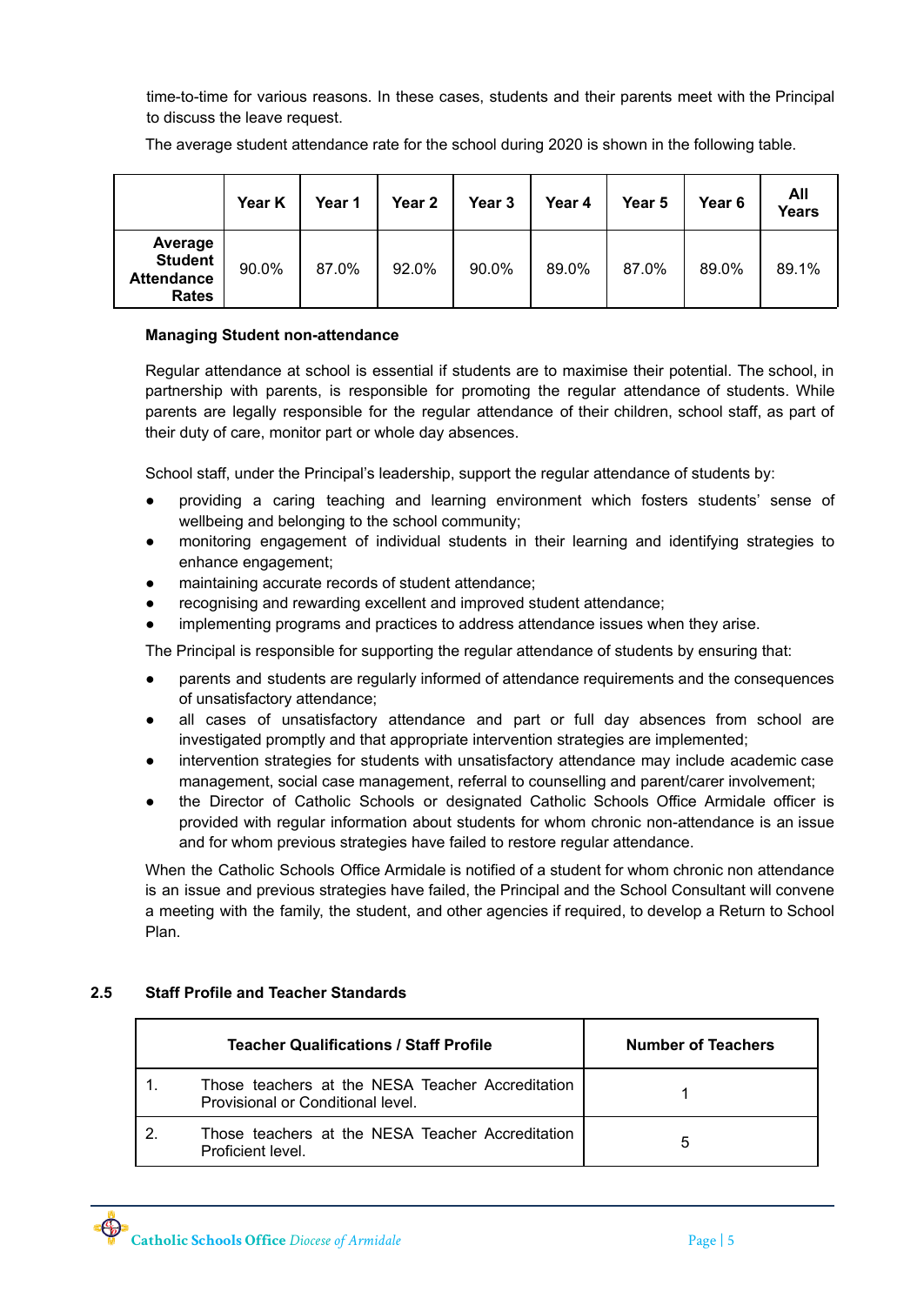| 3. | Those teachers at the NESA Teacher Accreditation<br>Highly Accomplished level. | O |
|----|--------------------------------------------------------------------------------|---|
| 4. | Those teachers at the NESA Teacher Accreditation<br>Lead level.                |   |
| 5. | Teachers with recognised qualifications to teach<br>Religious Education.       | 5 |
| 6. | Number of staff identifying as Indigenous employed at<br>the school.           |   |
|    | Total number of non-teaching staff employed at the<br>school.                  | 6 |

# **2.6 Initiatives Promoting Respect and Responsibility**

The school ensures that at every available formal and informal opportunity the values of respect and responsibility are promoted. We want every student to understand and appreciate that they are part of both the school and the local community. The school models and teaches students about respect and responsibility in a number of ways:

- Students were involved in a range of activities, including being part of the Mini Vinnies committee. Students and staff contribute generously to social justice appeals, including Catholic Missions and Caritas. The Mary McKillop Awards for displaying Christian Values were presented at the Annual Presentation Day
- The values of respect and responsibility lie at the heart of Catholic schools and underpin all policies and procedures. Students, teachers and parents are regularly reminded of the school's commitment to these and other school values by newsletter items, assembly messages and by the very nature of interpersonal relationships.

## **2.7 Parent, Student and Teacher Satisfaction**

The opinions and ideas of parents, students and teachers are valued and sought. Their suggestions are incorporated into planning for and achieving improved outcomes for students. This year, the School has used a variety of processes to gain information about the level of satisfaction with the School from parents, students and teachers.

## **Parent Satisfaction**

Overall, parents are very satisfied with the educational opportunities offered at St Joseph's. Parents recognised that the school embodies a positive teaching and learning environment. Parents enjoyed the small-school, family atmosphere. Consequently, the personal touch offered is highly valued. The school library, efforts during home learning and the ability to contact staff were also highlights.

Parent satisfaction is gauged in a number of ways including an annual school survey, home learning survey anecdotal evidence and feedback through parent bodies.

## **Student Satisfaction**

Overall, students are very satisfied with the educational opportunities offered at St Joseph's. The students enjoyed the wide range of learning opportunities the curriculum offered and the many opportunities that they had to use a wide range of technology. Playing sport with their friends and having the opportunity to play a variety of games during break times, as well as during sport and PDHPE were highlights.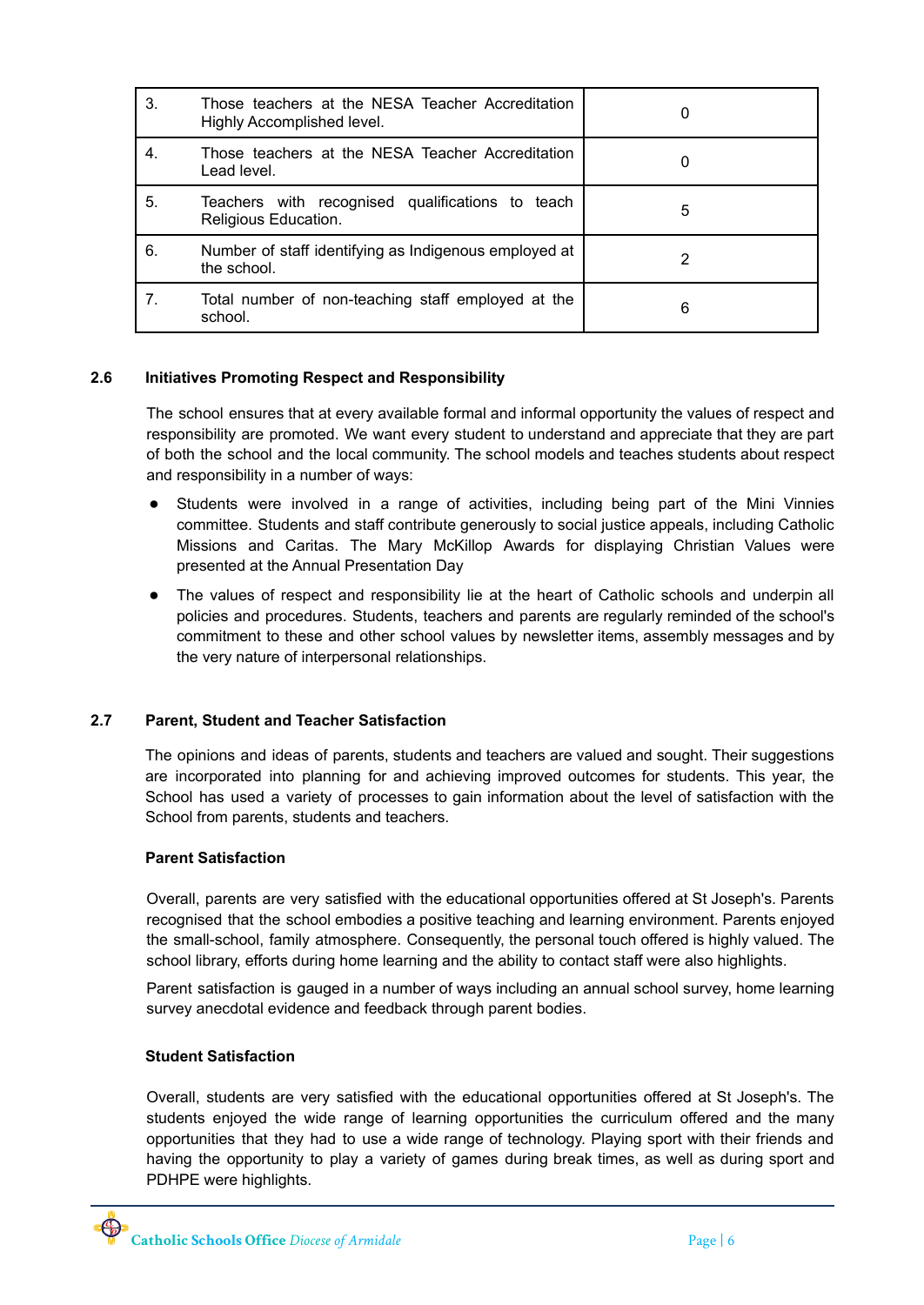Student satisfaction is gauged in a number of ways including a school survey, anecdotal evidence and feedback from school leaders.

# **Staff Satisfaction**

Staff members of St Joseph's expressed a high level of job satisfaction. They enjoy working in an environment that is professional, open and friendly and is based on respect and understanding. All staff members experienced the support of colleagues and felt supported by the wider school community. Collaborative professionalism, Professional Development based staff meetings and co-teaching promoted positive professional growth amongst all staff, who value opportunities to update their skills and knowledge. All staff are committed to ensuring a high standard of teaching and learning.

Staff satisfaction is gauged in a number of ways including a school survey, anecdotal evidence and oral feedback during professional learning meetings.

# **3.0 Teaching and Learning**

## **3.1 School Curriculum**

The school provides an educational program based on and taught in accordance with the NESA syllabuses for Primary Education. The Key Learning Areas (KLAs) are English, Mathematics, Science and Technology, Human Society and its Environment, Creative Arts and Personal Development, Health and Physical Education. In addition, the school implements the curriculum requirements of the Catholic Schools Office Armidale.

Religious Education in Catholic schools is a mandatory KLA included in the curriculum for students in each year group. St Joseph's Primary School is committed to providing a quality education that meets the needs of all students.

A focus was maintained on collecting data to inform the next steps in student learning, using assessment and data walls. Individual student goals for reading, writing and mathematics were created to assist children in improving their knowledge and skills. Throughout the year, an education assistant worked intensively with small groups of students to teach the MiniLit and MacLit programs. The kindergarten teacher used InitiaLit with this cohort. Both programs proved to be successful in ensuring student growth. The Leader of Pedagogy, along with a student support teacher and Principal monitored these programs and overall student achievement within the school. This work was fundamental in ensuring the success of the program.

Academically, St Joseph's experienced many learning opportunities and the children achieved pleasing results, particularly in reading. Writing continues to be a focus for improvement. The BIG write has been introduced to help improve writing across the school.

# **3.2 Student Performance in National Testing Programs**

## **3.2.1 NAPLAN**

There are no NAPLAN results to report in 2020 as a result of the decision by the Australian Government for students not to participate in the NAPLAN Assessments due to the circumstances of the Covid-19 Pandemic.

# **3.3 Teacher Professional Learning**

The ongoing professional development of each staff member is highly valued. Professional learning can take many forms including whole school staff days, subject specific in services, meetings and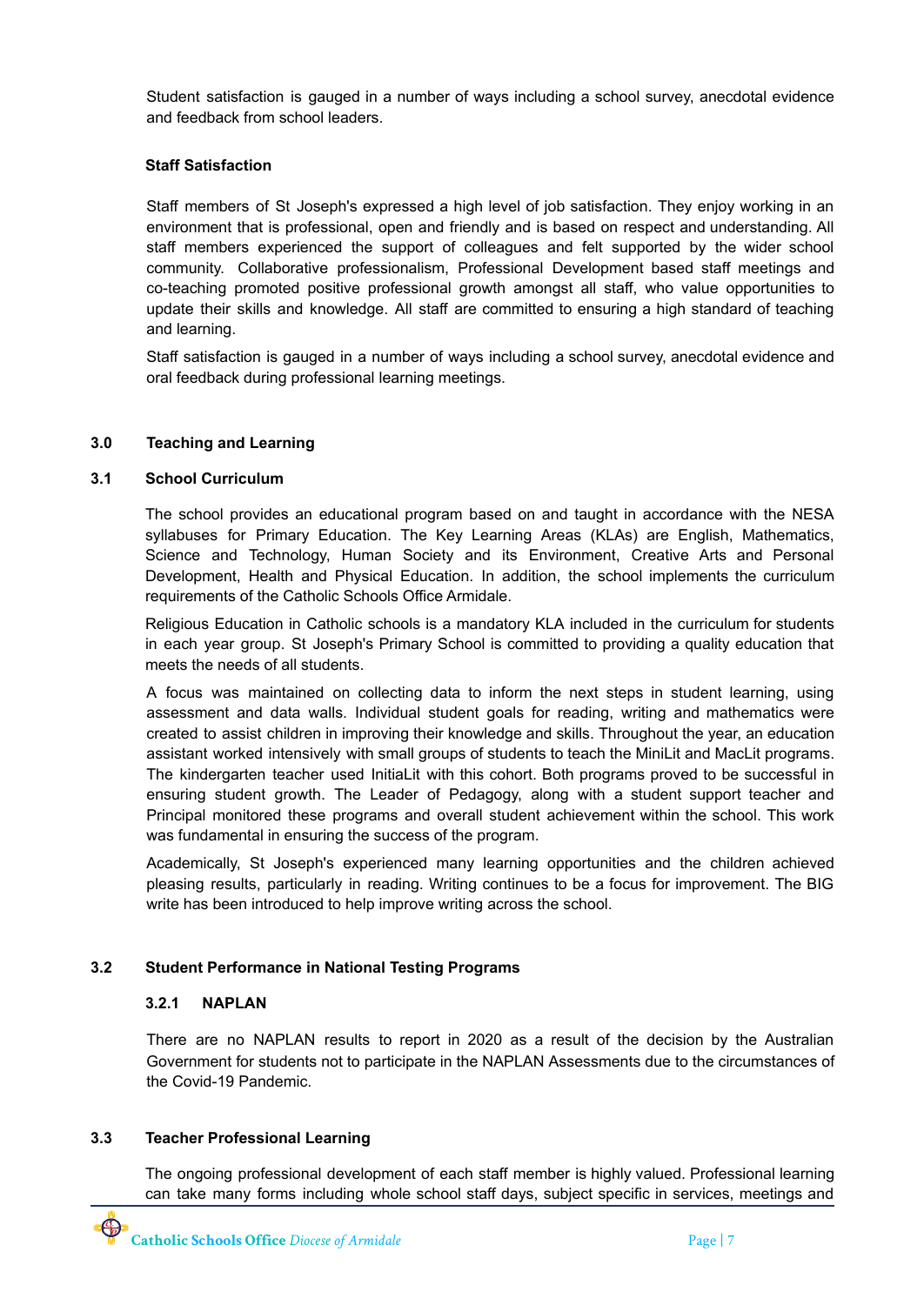conferences and a range of professional learning programs provided by the Catholic Schools Office Armidale. The school takes responsibility for planning, implementing, evaluating and tracking of its staff professional learning and individual staff members take responsibility for their ongoing professional development.

All teachers have been involved in professional learning opportunities during the year related to improving student outcomes.

| <b>Staff Professional Learning Activity</b> | <b>Date</b> | <b>Presenter</b>                  |
|---------------------------------------------|-------------|-----------------------------------|
| Planning and Curriculum                     | 29/01/2020  | Rachel Caskey and<br>Maria Wilson |
| RE Catholic Principles and Values           | 27/04/2020  | Deb McDouall                      |
| <b>Classroom Management</b>                 | 04/08/2020  | Joan Shannahan                    |
| <b>Twilight Prayer</b>                      | 27/10/2020  | Di Brown                          |
| Home Learning Preparation                   | 06/04/2020  | Rachel Caskey                     |
| Home Learning Preparation                   | 07/04/2020  | Rachel Caskey                     |
| Home Learning Preparation                   | 08/04/2020  | Rachel Caskey                     |
| Compliance and Code of Conduct              | 28/01/2020  | Rachel Caskey                     |
| Home Learning Preparation                   | 09/04/2020  | Rachel Caskey                     |

Whole staff development day professional learning activities in 2020 were:

#### **4.0 School Policies**

#### **4.1 Enrolment Policy**

The Diocese of Armidale adheres to the policy as endorsed by the Bishops Commission for Catholic Schools 'Enrolment Policy' of Students in the Catholic Systemic Schools of the Diocese of Armidale*.* The Catholic Schools Office Armidale monitors the implementation of this policy. The policy has been developed in the context of government and system requirements. Children from families who are prepared to support the ethos and values of the Catholic Church may be considered eligible for enrolment. A pastoral approach is adopted for parents experiencing genuine difficulty with the payment of fees.

This school does not have any enrolment policies or support documents in addition to the Bishops Commission for Catholic Schools 'Enrolment Policy' for schools in the Diocese of Armidale. This policy is available on the school's website *https://stjosephsbarraba.catholic.edu.au* and the Armidale Catholic Schools Office [website.](https://www.arm.catholic.edu.au)

## **4.2 Pastoral Care Policy**

Jesus Christ and his teachings are the basis of all that occurs at St Joseph's Primary School. Christ's teachings therefore should relate to how staff develop student self-discipline. The school community believes in a holistic approach to individual development. Such an approach aims to develop the intellectual, physical, emotional, social, aesthetic, moral and spiritual dimensions of a child. Staff aim to bring this about in the school by promoting self-worth and by encouraging each individual to answer to one's self for one's own actions.

All people attending St Joseph's Primary School have the right to be treated:

- justly
- respectfully
- fairly

*No changes were made to the 'Pastoral Care Policy' this year.*

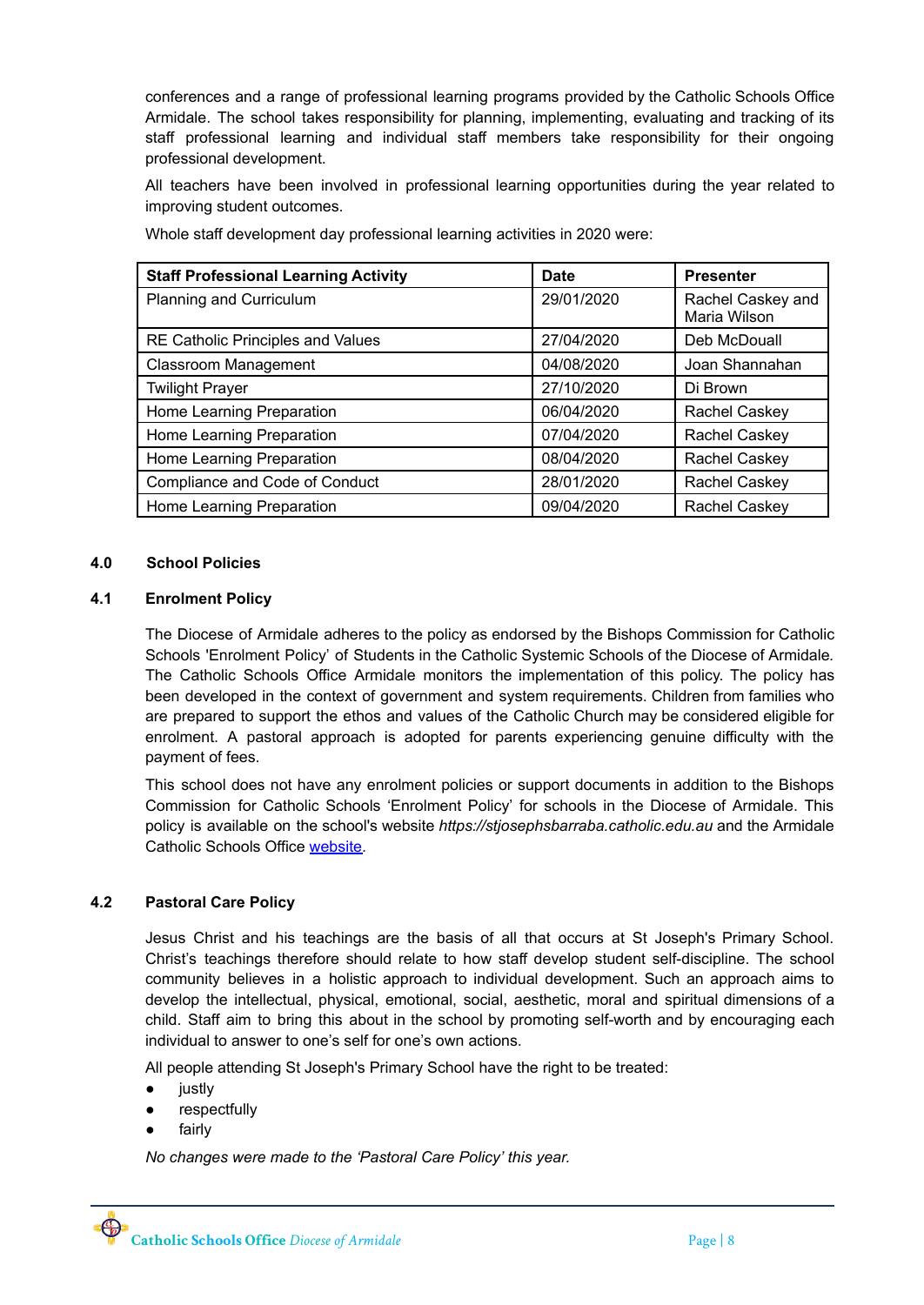*The full text of the school's 'Pastoral Care Policy' may be accessed on the school's website https://stjosephsbarraba.catholic.edu.au or at the administration office.*

# **4.3 Student Discipline Policy**

Corporal punishment is expressly prohibited in this school. The school does not sanction administration of corporal punishment by school persons and non-school persons, including parents, to enforce discipline in the school.

*No changes were made to the 'Student Discipline Policy' this year.*

*The full text of the school's 'Student Discipline Policy' may be accessed on the school's website https://stjosephsbarraba.catholic.edu.au or at the administration office.*

# **4.4 Bullying Prevention and Intervention Policy**

The Catholic Schools Office, Armidale has established a 'Bullying Prevention and Intervention Policy' which is implemented by the school and all systemic schools in the Diocese. It provides a framework for school communities to work together to prevent and address issues of student bullying, in order to build respectful relationships that respond effectively and sensitively to the needs of each person. The Catholic Schools Office (CSO) monitors the implementation of this policy.

*No changes were made to the 'Bullying Prevention and Intervention Policy' this year.*

*The full text of the school's 'Bullying Prevention and Intervention Policy' may be accessed on the school's website https://stjosephsbarraba.catholic.edu.au, the administration office or on the CSO website.*

## **4.5 Complaints Handling Policy and Guide**

The Diocese of Armidale has established a 'Complaints Handling Policy and Guide' which is implemented by this school. The rationale for this policy is that within the reality of the schooling experience, it is recognised that, from time to time, misunderstandings and differences of opinion will occur, and that these need to be resolved satisfactorily. Addressing such matters within a framework of dignity, respect and truth can provide powerful opportunities to model the love of Christ in the reality of the contemporary world. The Catholic Schools Office monitors the implementation of these policies.

*No changes were made to the 'Complaints Handling Policy and Guide' this year.*

*The full text of the school's 'Complaints Handling Policy and Guide' may be accessed on the school's website https://stjosephsbarraba.catholic.edu.au or the administration office.*

## **5.0 School Review and Improvement**

Each year, the school develops an Annual Improvement Plan indicating the intended key improvements for student learning outcomes. The plan is drawn from the school's Strategic Improvement Plan and informed by the Catholic Schools Office Annual Improvement Plan. The school engages in an annual evidence-based evaluation of its effectiveness against these external standards in collaboration with the Schools Consultant.

| Key Goals Achieved and Implemented in 2020                                                                                                                                  | Key Goals for 2021                                                           |  |  |
|-----------------------------------------------------------------------------------------------------------------------------------------------------------------------------|------------------------------------------------------------------------------|--|--|
| Each KLA program embedded a lesson that<br>linked a Catholic Principle or Value to the<br>content being covered. The lesson was<br>highlighted within the teaching program. | Every student engaged, challenged and<br>$\bullet$<br>learning successfully. |  |  |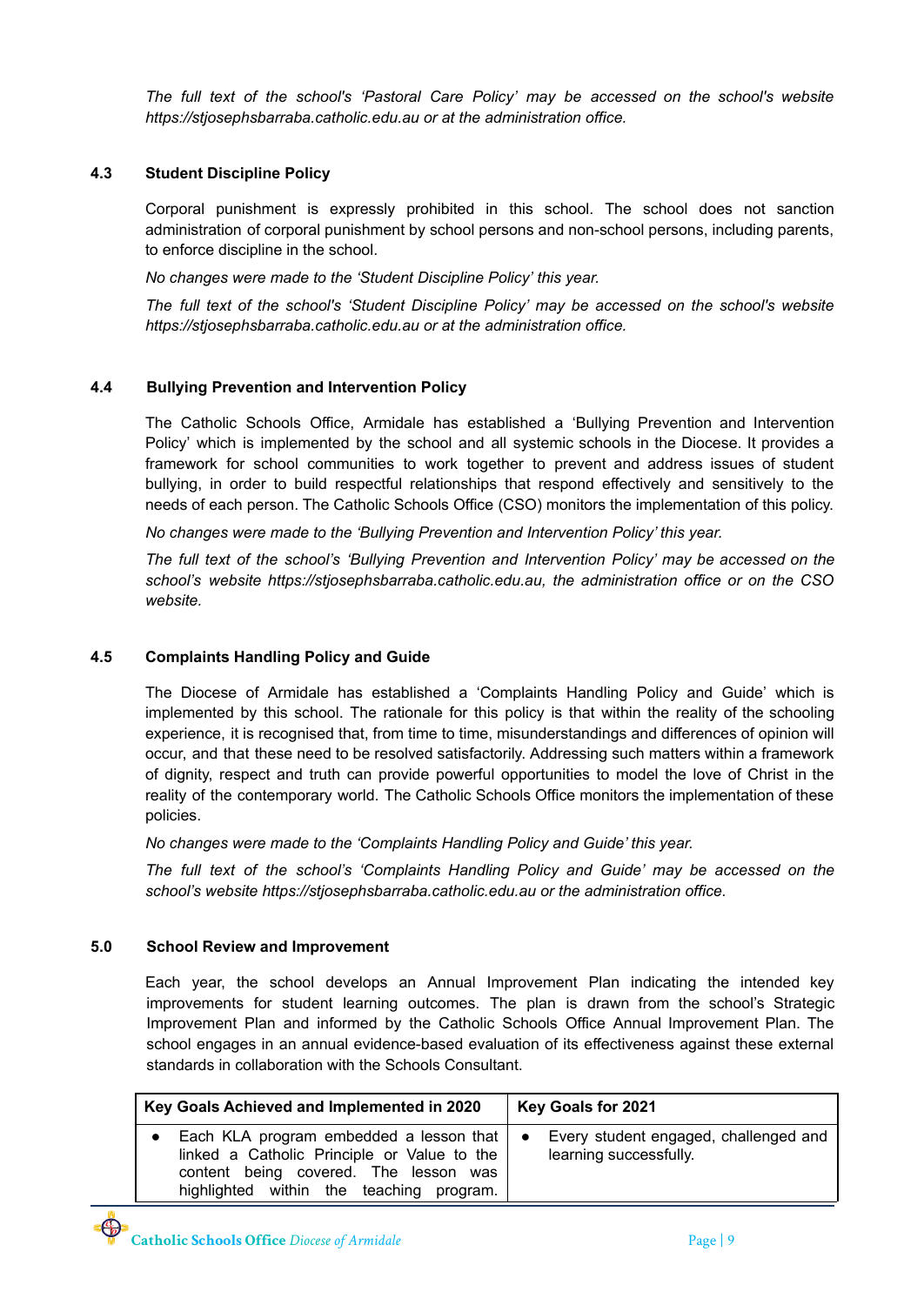| Teachers and students can articulate the<br>Catholic Principles and relate these to their<br>learning. Catholic Principles are visible in each<br>classroom.<br>Teaching Programs were monitored to ensure<br>a viable and substantive curriculum approach<br>that critically measured student growth and is<br>reflected in data walls. A collaborative<br>approach to marking exists to ensure<br>consistency of marking and grading. Growth in<br>literacy and numeracy is expressed in the<br>assessment data. Weekly literacy block<br>cross curricular perspective<br>contains a<br>including numeracy and is planned, reviewed<br>and assessed. | Highly effective teaching to improve<br>$\bullet$<br>learning outcomes.<br>shared understanding, collective<br>A<br>responsibility<br>and<br>professional<br>commitment across all staff. |
|--------------------------------------------------------------------------------------------------------------------------------------------------------------------------------------------------------------------------------------------------------------------------------------------------------------------------------------------------------------------------------------------------------------------------------------------------------------------------------------------------------------------------------------------------------------------------------------------------------------------------------------------------------|-------------------------------------------------------------------------------------------------------------------------------------------------------------------------------------------|
| Learning became the major goal for all<br>members of the community. The classroom<br>became a learning setting that challenged<br>student's ability to problem solve and to<br>become adaptable, resilient and creative in<br>their approach to learning.                                                                                                                                                                                                                                                                                                                                                                                              |                                                                                                                                                                                           |
| Learning is celebrated. A collaborative<br>approach to learning exists as well as the<br>need to develop independent learning skills.<br>Problems with behaviour were resolved based<br>on a shared understanding of the learning<br>environment and restorative justice.                                                                                                                                                                                                                                                                                                                                                                              |                                                                                                                                                                                           |

## **6.0 Financial Information**

Catholic schools are accountable for all monies received. Each year, the Diocese of Armidale Catholic Schools Office submits to the Commonwealth Government a financial statement on behalf of the parish primary schools, K-10 schools and secondary colleges. This statement details the income and expenditure of each school. In addition, the financial accounts for each school and for the Catholic Schools Office are audited annually.

A visual summary of the income and expenditure reported to the Commonwealth Government for 2020 is presented below: